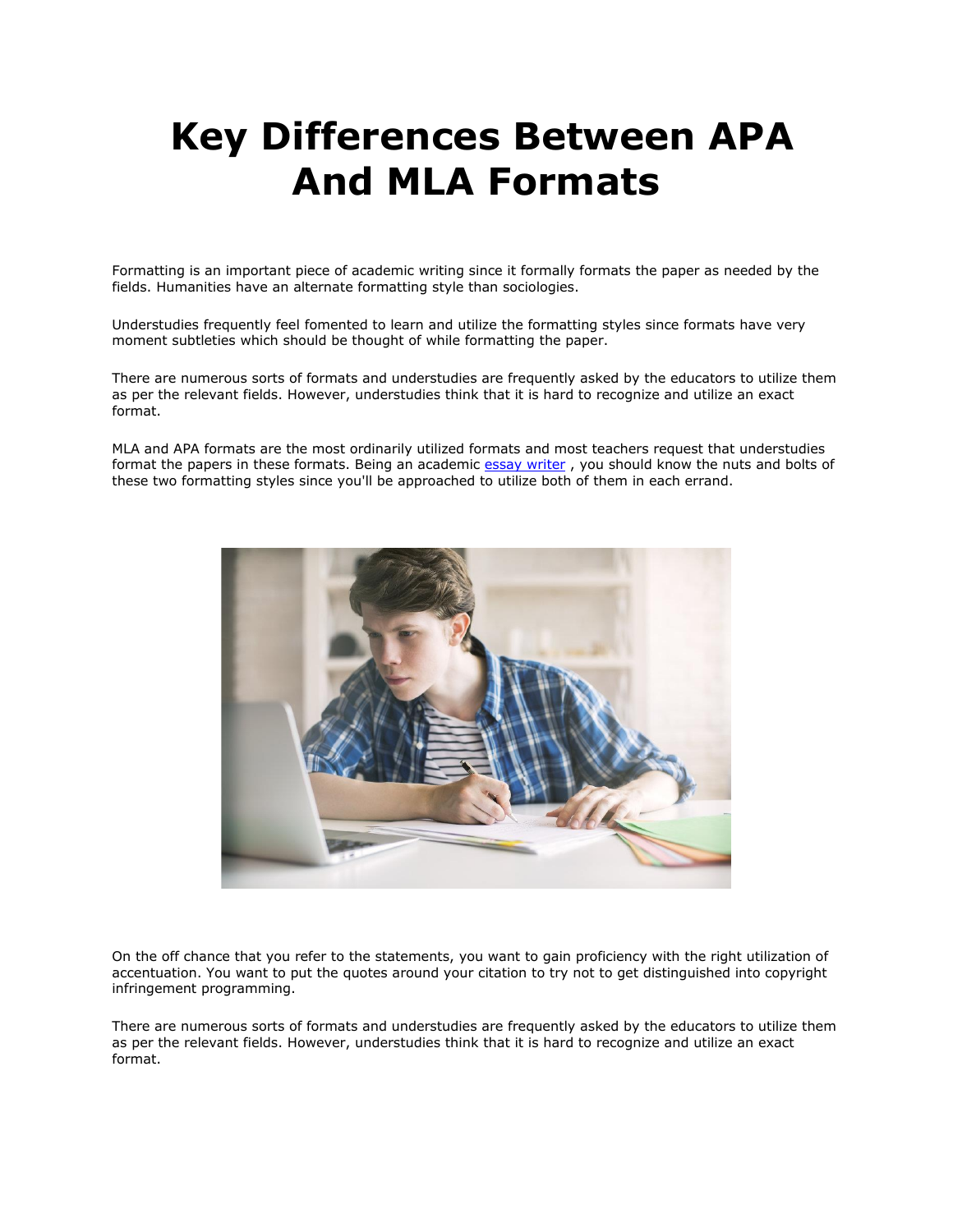Review that altering your own work is every now and again more troublesome than checking what another individual has created. Go bit by bit. Appreciate breaks. Pay attention to the second perspective on your organization to not simply lift the chances of finding any mistakes in your work, yet to hear another translation of where your piece might require improvement. In specific master settings, editors work in pairs to also diminish the chance of a blunder in text going unnoticed.

As an understudy, my greatest dread was to [write my paper](https://essayhours.com/) without exact formatting in light of the fact that regardless of how enthusiastically I attempt, I used to format improperly. This impropriety regularly prompts unsatisfactory grades.

Therefore, understudies should consider understanding these two formats at any rate, with the goal that they can undoubtedly format their documents in like manner.

This blog will help you in separating among MLA and APA formatting styles since this might befuddle a great deal of understudies.

Assuming you're chipping away at something connected with humanities or fields associated with humanities, you should format your paper as per MLA formatting style.

While, on the off chance that you're approached to write a paper connected with sociologies, you should format the paper as per the APA formatting style.

The primary distinction between the formatting happens in reference style, cover sheet, header, and most importantly the references.

You don't should be stressed over formatting since this blog will let you know the contrast among MLA and APA, and you will not misunderstand the two of them.

We should start examining contrasts individually.

Cover sheet:

 The cover sheet is utilized as the principal page with the educator's, understudy's, and course's name. The cover sheet is a piece of the APA formatting.

In APA format, there should be a legitimate format with topic name, understudy's name, and institutional association.

The important part which understudies regularly subvert is including a header the cover sheet. For APA understudies should add a header with "Running head: (SHORTENED TITLE" on the top left half of the page, while page number on the top right half of the paper.

Ensure the header for the main page is not the same as the remainder of the pages.

While using MLA formatting, understudies are not needed to make a different cover sheet; all things being equal, they can put information, for example, the "Instructor's name," "Understudy's name," and "Course Number" in the top left corner of the page and start the assignment on the accompanying line.

The heading for MLA formatting shows up in the right upper corner of the page as "Last Name (page number)". The header and body of the paper will be indistinguishable in MLA formatting.

Very simple, correct?

How about we move to the following mark of contrast.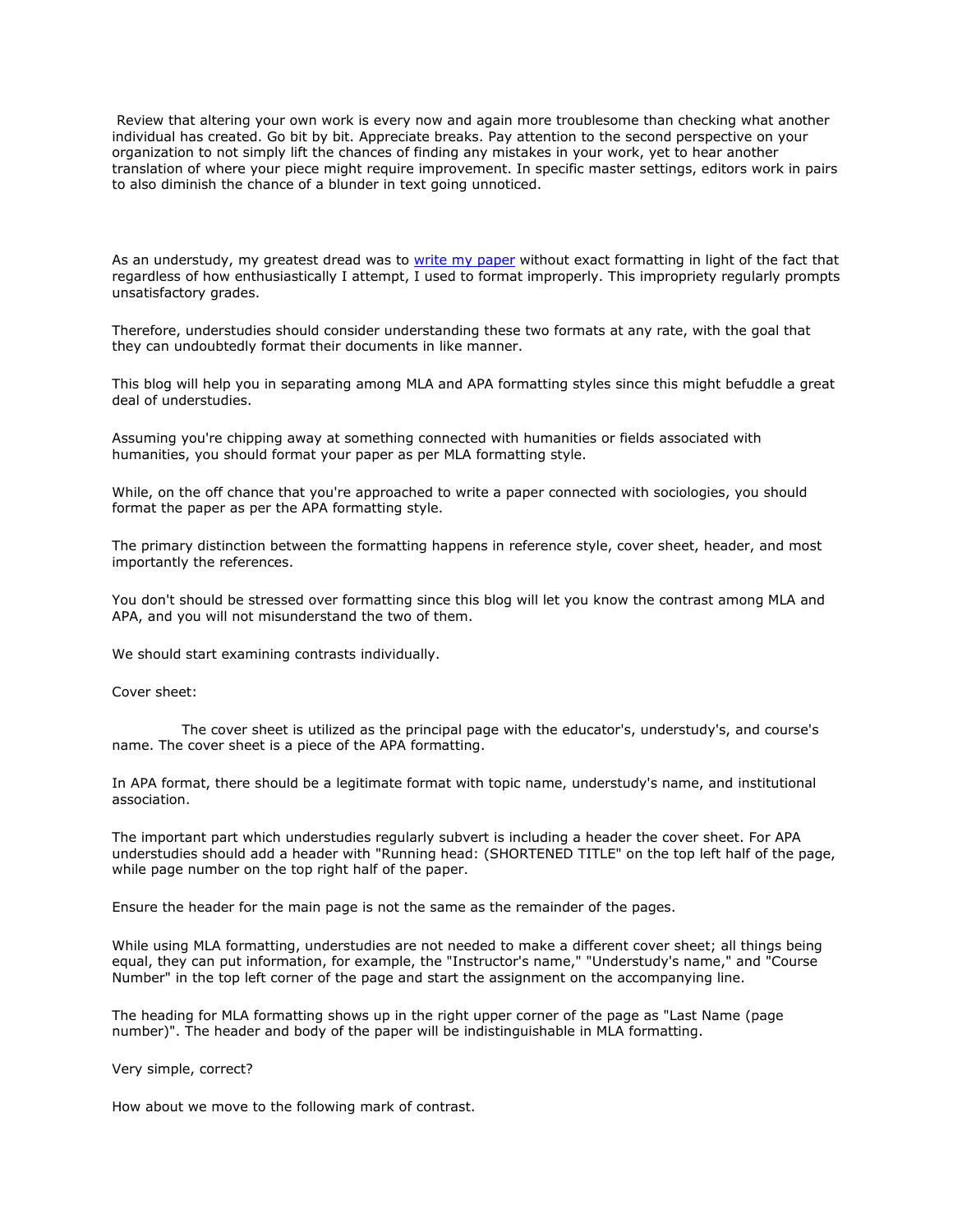In-text Citations:

You should have a thought of what the in-text references are, however how about we simply reconsider the idea.

In-text references are utilized inside the text or writing in the wake of citing either straightforwardly from the essential or optional source or taking the focal ideal from the sources by [paper writing service](https://www.collegeessay.org/)

On the off chance that understudies do exclude these references and use outside sources in the paper, this will consider their work counterfeited and may have lawful ramifications.

In APA in-text reference, there should be the last name of the creator, distribution date, and the quantity of the page mentioned in the parenthesis. For instance (McCombes, 2013, p. 9), for two creators (McCombes and Smith 2013, p. 9), and at least three creators (McCombes et al.,2013, p. 9)

Make a point to painstakingly check and once again really look at the placement of commas, spaces, and parenthesis.

For MLA in-text reference, understudies should remember that while formatting in MLA format the in-text reference incorporates the last name of the creator and page number in parenthesis. The writer's name and page number would be composed without a comma with a space.

For instance, (McCombes 9), for two creators (McCombes and Smith 9), and at least three than three creators it will be (McCombes et al. 9).

This is somewhat interesting yet practice will make you wonderful in formatting the documents.

Reference List:

In-text references are utilized inside the text, while the reference list should be toward the finish of the document. This rundown should have every one of the sources you've utilized in your paper.

For APA the heading for the reference rundown will be "References" (intense and focused).

Each source should be formatted by the format mentioned beneath:

McCombes, S. (2013). A speedy aide for references (third ed.). Gayle.

Additionally, for MLA references, the heading for the reference rundown would be "Works Cited" in striking and at the left half of the line.

Every one of the references should be refered to thusly – McCombes, Smith. A fast aide for references. #rd ed., Gayle, 2020.

There are exact moment contrasts among both and that is the reason Dissertation Writing [Services](https://www.gradschoolgenius.com/dissertation-writing-services) generally stir them and end up erroneously formatting the document

These references could be created by online reference tools however the valid way is to manually produce each reference.